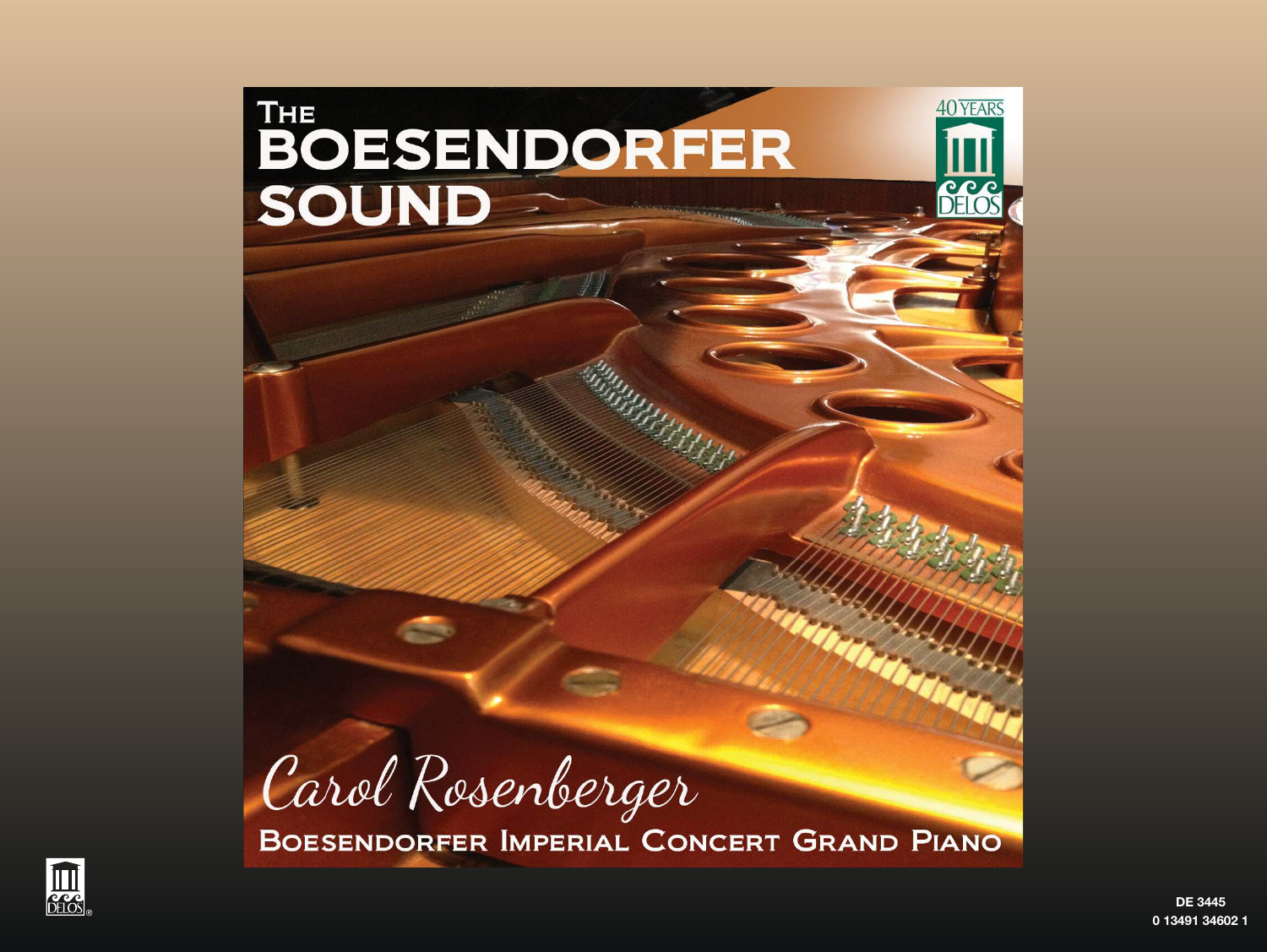# THE BOESENDORFER SOUND

# **CAROL ROSENBERGER**

BOESENDORFER IMPERIAL CONCERT GRAND PIANO

"SOMETIMES PIANISTS TRY TO SOUND LIKE SINGERS: ME PERSONALLY, I TRY TO SOUND LIKE A BOESENDORFER."

- PLACIDO DOMINGO

CHOSEN ESPECIALLY FOR THIS COLLECTION ARE BEAUTIFULLY RECORDED EXAMPLES OF THE BOESENDORFER MODEL 290 IMPERIAL GRAND PIANO'S UNIQUELY PURE AND RESO-NANT SOUND - SELECTED FROM THE OUTSTANDING DELOS RECORDINGS THAT PIANIST CAROL ROSENBERGER ("RAVISHING, ELEGANT PIANISM" - THE NEW YORK TIMES) HAS MADE ON HER PERSONAL INSTRUMENT SINCE 1979. - LINDSAY KOOB. ANNOTATOR

**DEBUSSY: LA CATHÉDRALE ENGLOUTIE: NOCTURNE: REFLETS DANS L'EAU RAVEL: JEUX D'EAU: UNE BARQUE SUR L'OCEAN • BENNETT: BARCAROLLE LISZT: HARMONIES DU SOIR • GRANADOS: THE MAIDEN AND THE NIGHTINGALE GRIFFES: THE FOUNTAIN OF THE ACQUA PAOLA . BARCAROLLE CHOPIN: NOCTURNE OP. 55, No. 2** 

#### **TOTAL PLAYING TIME: 71:15**



**@ @ 2013 DELOS PRODUCTIONS, INC.** P.O. Box 343, Sonoma, California 95476-9998 Made in the USA. • www.delosmusic.com

**DDD DE 3460** úISG  $(10)04487)$ 

**Visit Delos: browse.delosmusic.com** 

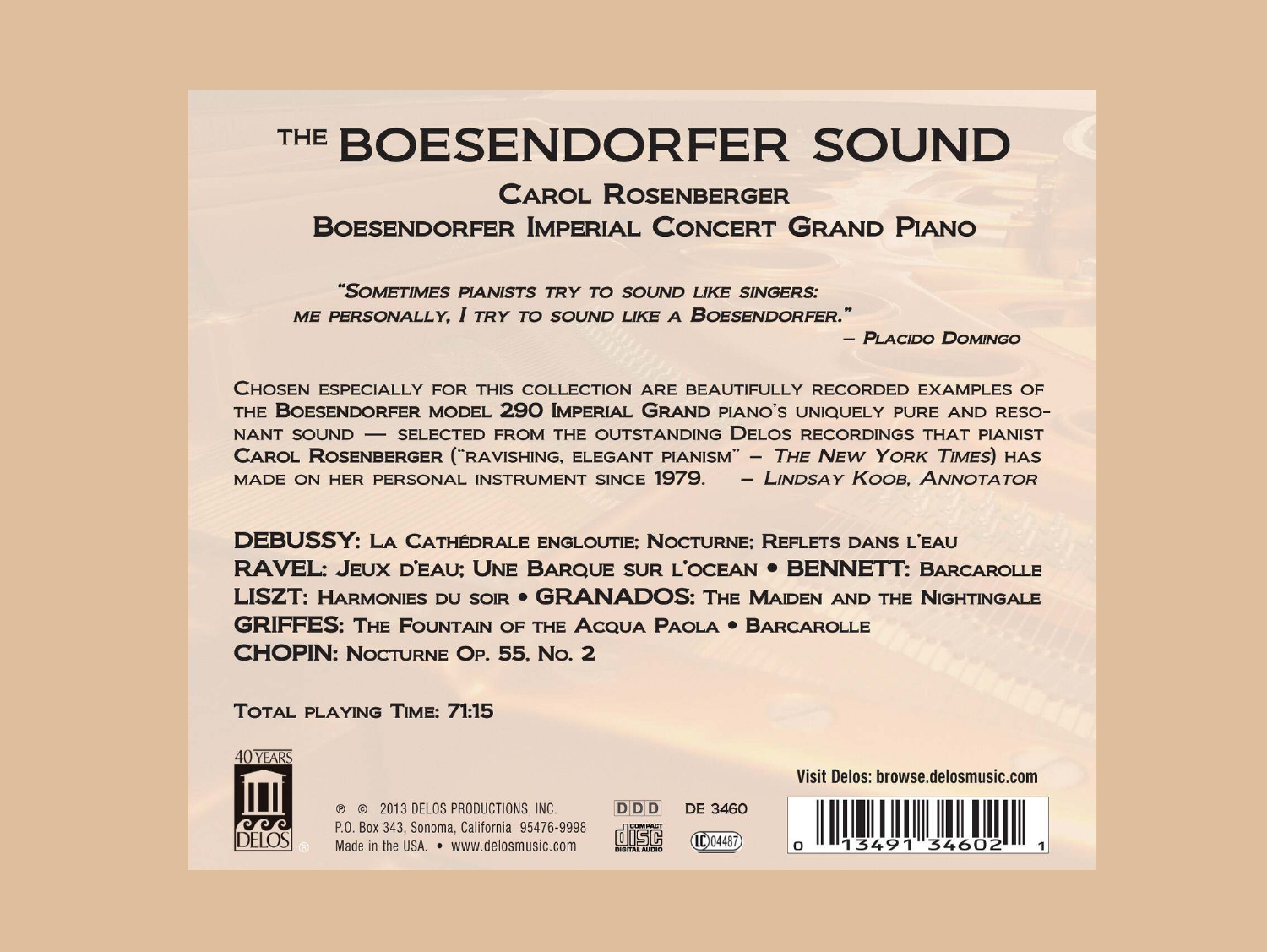### THE BOESENDORFER SOUND

**CAROL ROSENBERGER** 

BOESENDORFER IMPERIAL CONCERT GRAND PIANO

| 1. RICHARD RODNEY BENNETT: BARCAROLLE                                | (3:10) |
|----------------------------------------------------------------------|--------|
| 2. MAURICE RAVEL: JEUX D'EAU (FOUNTAINS)                             | (5:32) |
| <b>3. FRANZ LISZT: HARMONIES DU SOIR (EVENING HARMONIES) (12:06)</b> |        |
| 4. MAURICE RAVEL: UNE BARQUE SUR LOCÉAN                              |        |
| (A SHIP ON THE OCEAN)                                                | (7:14) |
| 5. ENRIQUE GRANADOS: QUEJAS Ó LA MAJA Y EL RUISEÑOR                  |        |
| (LAMENTS, OR THE MAIDEN AND THE NIGHTINGALE)                         | (6:39) |
| <b>6. CLAUDE DEBUSSY: LA CATHÉDRALE ENGLOUTIE</b>                    |        |
| (THE SUNKEN CATHEDRAL)                                               | (6:48) |
| <b>7. CHARLES TOMLINSON GRIFFES: THE FOUNTAIN OF THE</b>             |        |
| <b>ACQUA PAOLA</b>                                                   | (3:46) |
| <b>8. CLAUDE DEBUSSY: NOCTURNE IN D-FLAT</b>                         | (6:22) |
| <b>9. CLAUDE DEBUSSY: REFLETS DANS LEAU</b>                          |        |
| (REFLECTIONS IN THE WATER)                                           | (5:31) |
| 10. FRÉDÉRIC CHOPIN: NOCTURNE OP. 55. No. 2 IN E-FLAT                | (5:57) |
| <b>11. Charles Tomlinson Griffes: BARCAROLLE OP. 6. No. 1</b>        | (7:16) |
|                                                                      |        |

TOTAL PLAYING TIME: 71:15

Executive Producer: Carol Rosenberger

Engineering: Stan Ricker (tracks 2, 6, 7, 9); John Eargle (tracks 1, 3, 4, 5, 8, 10, 11) Mastering: Matthew Snyder Booklet design: Marc Ikeda Cover photo: A glimpse of the inside of Carol Rosenberger's Boesendorfer Imperial Piano Technicians: Heriberto Lurgenstein (tracks 2, 6, 7, 9); Richard Davenport (tracks

 $\mathbb{Z}$ 

 $1, 3, 4, 5, 8, 10, 11$ 

© © 2013 Delos Productions, Inc., P.O. Box 343, Sonoma, California 95476-9998 (707) 996-3844 • (800) 364-0645 • contactus@delosmusic.com www.delosmusic.com Made in USA



Carol Rosenberger with conductor Constantine Orbelian after a concert in St. Petersburg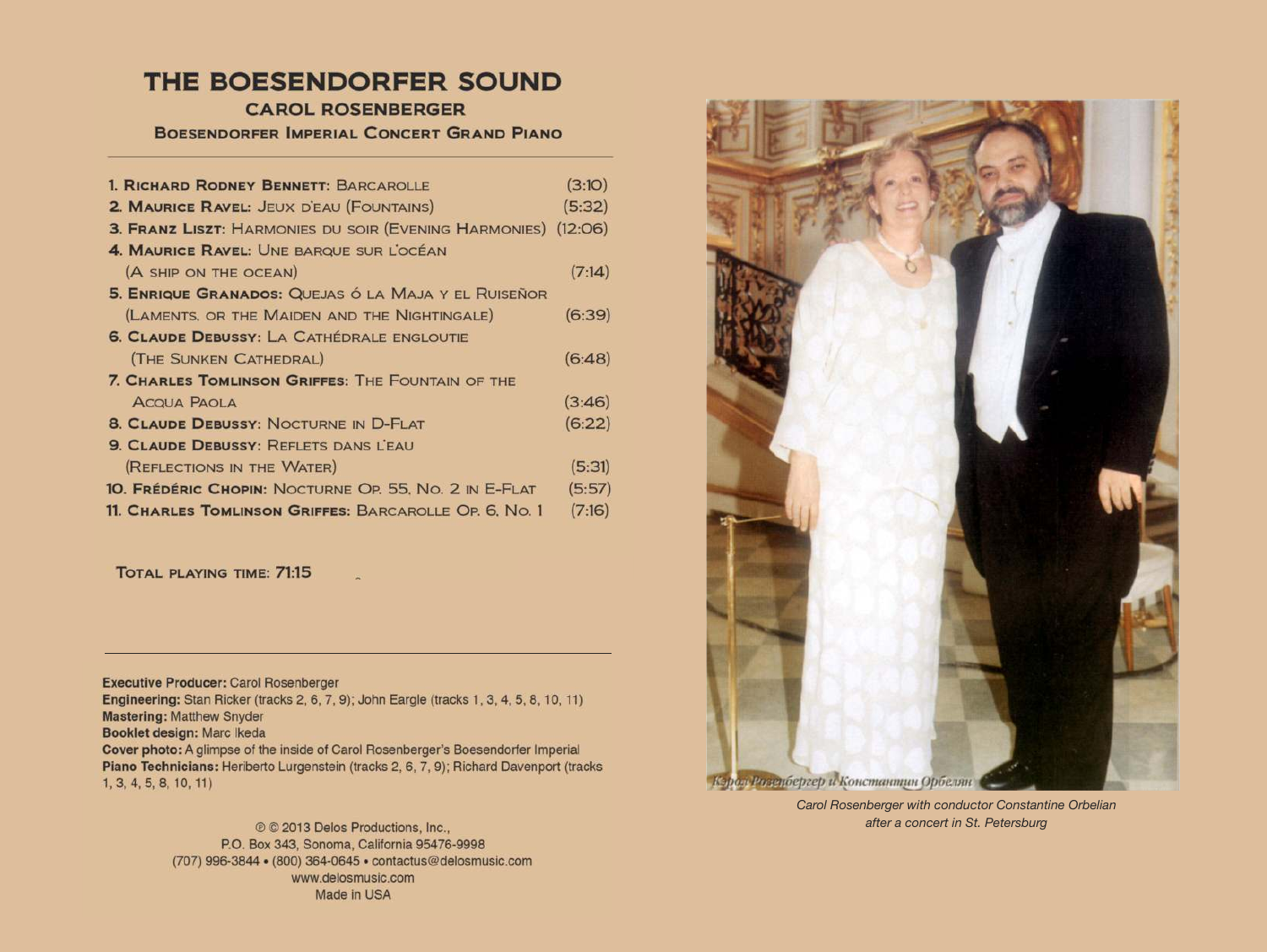#### **EDITOR'S FOREWORD:**

Soon after I began writing and editing for Delos, I learned (to my surprise and delight) that Delos Director and stellar pianist Carol Rosenberger and I had lived and studied in Vienna at the same time – though we never met there. At the time, she was an advanced student at the Vienna Acad‐ emy – and I was a wide‐eyed young teenager, just begin‐ ning to cut my musical teeth. Thus we both speak German, and have similar cultural tastes and outlooks that were shaped by that wondrous city's incomparable musical life.

One of our most significant shared passions, however, stems from the fact that Vienna is home to Boesendorfer pianos: instruments that, even now, remain completely handmade, and are acknowledged by many as being the finest pianos that money can buy … that is, if you can even find one. The meticulous, old‐world craftsmanship that goes into them means that the company makes only a few hundred instruments per year, making them much rarer than other top instruments, like Steinways. Boesendorfer's biggest concert grand models remain the instruments‐of‐ choice for some of the world's great pianists; they offer a unique depth of resonance underlying an otherwise pure and singing tone (many describe it as bell‐like) that makes them especially suitable for the music of classical-era composers like Mozart, Beethoven and Schubert – also Impres‐ sionist composers like Debussy and Ravel.

Not long after my family arrived in Vienna, I begged my parents for piano lessons. As luck would have it, my mother – an inveterate antique‐hunter – found a lovely and well‐ preserved instrument: an ornately decorated, seven‐foot Boesendorfer grand wrapped up like a massive mummy in the sub‐basement of a Viennese "Altwarengeschäft" (sec‐ ond‐hand store), where it had apparently been hidden away to save it from World War II's bombing raids. Mom played piano well enough to know that it was a decent in‐ strument, and in salvageable condition. The proprietor ob‐ viously didn't know what she had, and sold it to Mom for a tiny fraction of its value. After we got it home, we hired a Boesendorfer factory technician to make a few necessary repairs. He told us it was a real treasure: a custom‐made antique model (c. 1890's) – in excellent condition for its age – that had probably been custom‐made for a wealthy household. Within weeks, I began what was to become my four‐year regimen of lessons on it. Not only did I have my own beloved, sweet‐sounding "Boesie" to play and practice on, but I was blessed as well with a wonderful teacher: a genuine Countess of the old Austrian aristocracy who took me – then her star student – to countless recitals, concerts and operas. Thus were spent my magical "wonder years," exploring the heady world of great music.

It broke my heart to leave the piano behind when we re‐ turned to America; but we donated it to the newly built American International School … where I found it, still in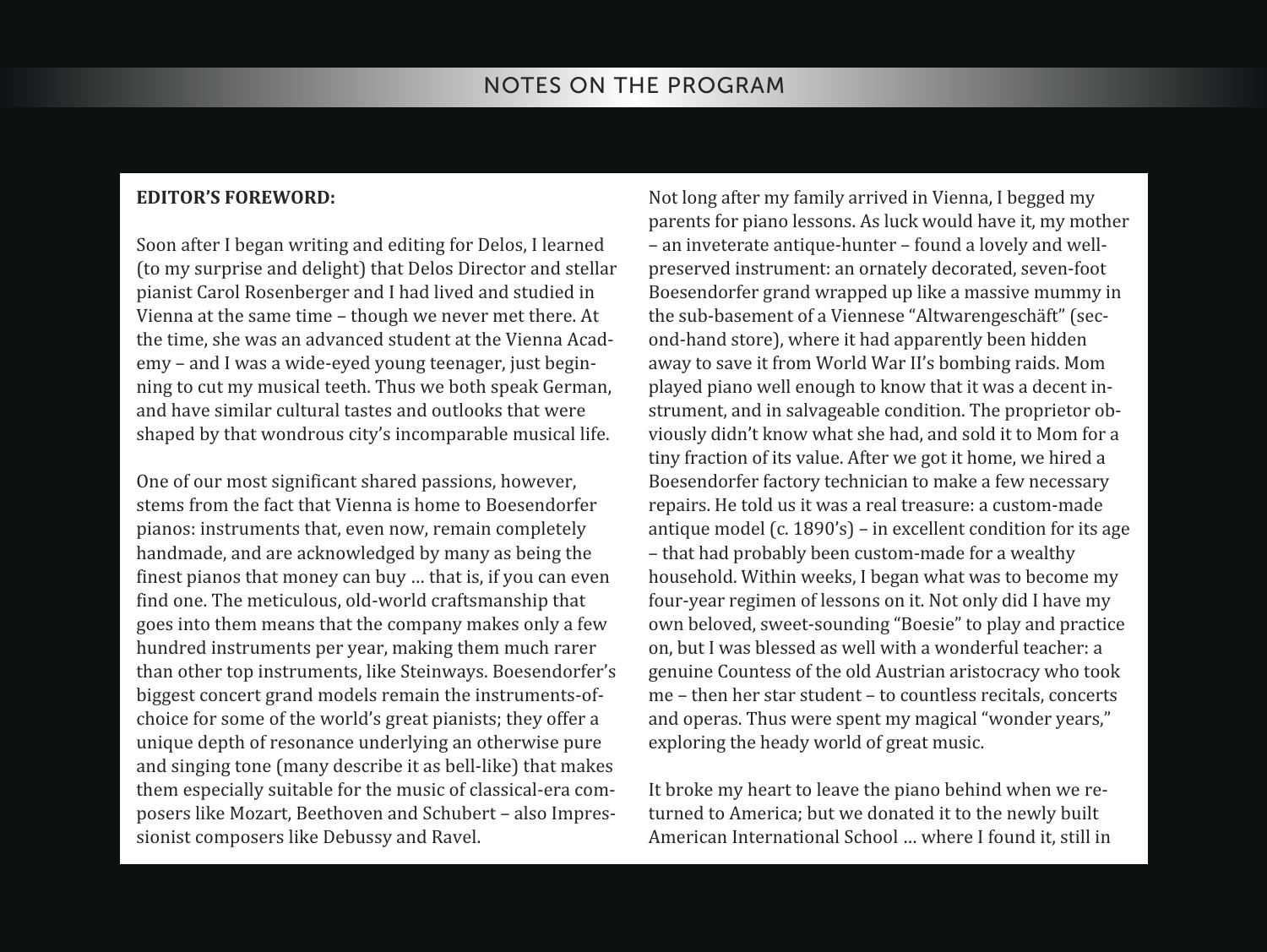good repair and regular use, when I returned to visit Vi‐ enna over 20 years later. Like Carol, I didn't get to play a Boesendorfer Imperial until many years later, when I vis‐ ited a leading Washington, DC‐area piano store and found a prime specimen among their stable of concert rental in‐ struments. Again, as for Carol, it was love at first touch. Un‐ like Carol, I may never have become a concert pianist – but I still play, mostly for my own pleasure. And, after all, I did become a professional singer and classical journalist: someone who can rightfully claim that his musical development and destiny were, in part, guided by a protracted relationship with the world's finest piano.

It is thus with feelings of great personal nostalgia and gratitude that I play some small role in introducing this wonderful collection of choice piano masterpieces from the more than 30 recordings that Carol has made for Delos over the years, many with her beloved "Boesie." All of them stand as indisputable evidence – not only of the consistently "ravishing, elegant pianism" (*New York Times*) that is the cornerstone of her glowing reputation – but of the sheer, intoxicating glory of the legendary Boesendorfer sound, as perfected with the company's flagship instrument, the model 290 Imperial, and as lovingly recorded by Delos engineers Stan Ricker and John Eargle.

– Lindsay Koob

One of Delos' earliest digital recordings, and my very first digital recording, took place in June 1979, when Delos label founder Amelia Haygood and her team undertook to record me in a program of Impressionistic water music, appropriately titled *Water Music of the Impressionists*. Sci‐ entist/inventor Thomas Stockham, who had created the prototype Soundstream Digital Recorder, was excited about the project, and I had been touring with much of the repertoire.

When Tom, Amelia and recording engineer Stan Ricker first began discussing the repertoire with me, we decided to seek out a very special instrument, the Boesendorfer Imperial Concert Grand. I had become acquainted with 7‐ and 9‐foot Boesendorfers during my student days in Vi‐ enna, and marveled at their singing sound, but had never played an Imperial. It was exciting to discover that one of the few Boesendorfer Imperials in captivity in the U.S. could be found in Southern California.

So, in the spring of 1979, Amelia and I made what was to be for me a life-changing trip to Colton Piano Company in Orange County, for a live encounter with the exotic Impe‐ rial. After an hour or so of playing a variety of repertoire on the splendid instrument, I had fallen hopelessly in love.

Amelia, who hadn't encountered a live Imperial up close before, was ecstatic. We inquired about rental availability for possible sessions in June. "Yes, it's available, if it hasn't been sold by then," was the reply. Sold? This glorious in‐ strument was for sale? And someone else might buy it? My world changed.

Bolstered by Amelia's enthusiasm, I did a quick but intense soul-search, decided on a trade-in maneuver, and made my peace with a long‐term financial obligation. And just like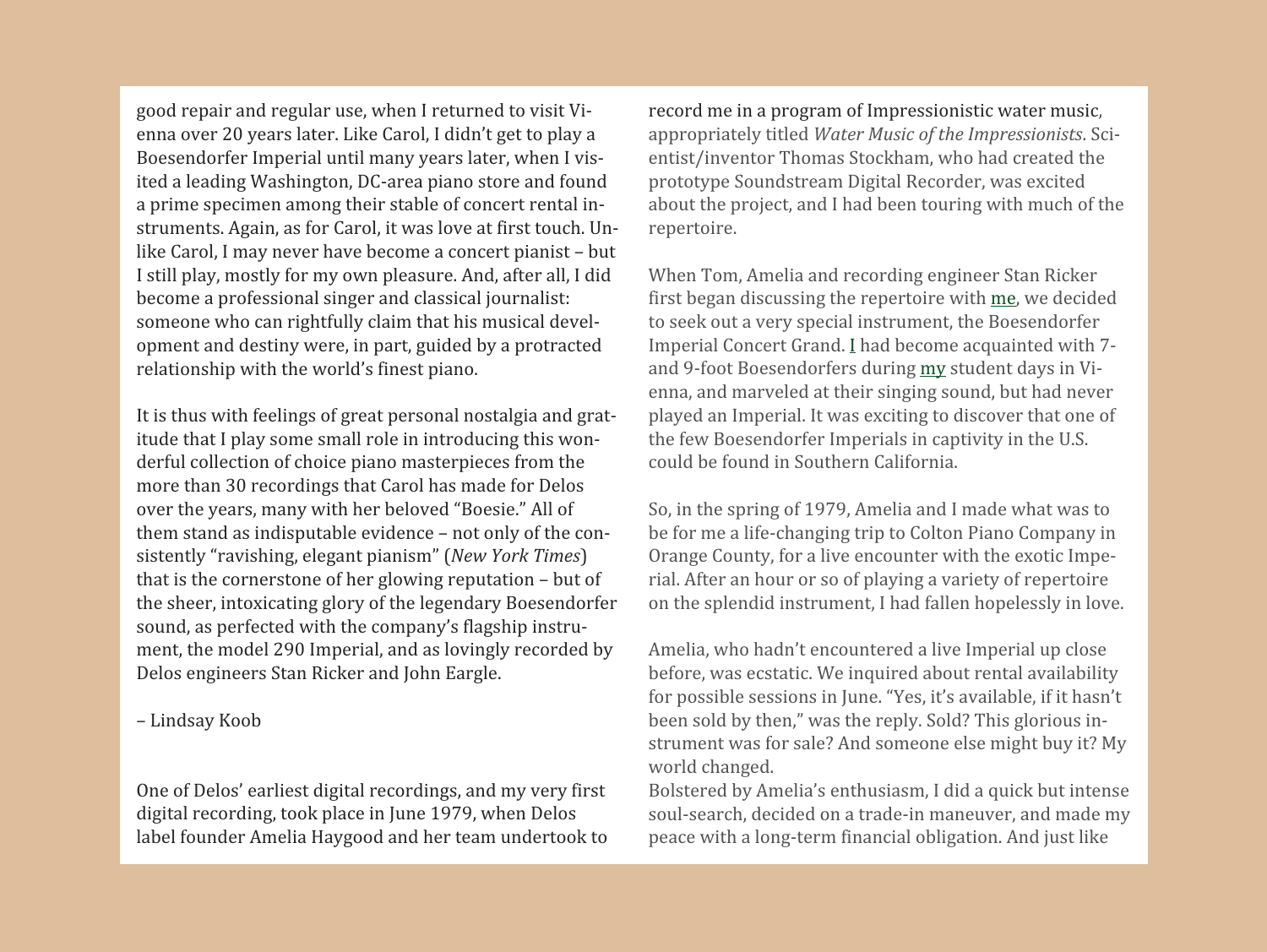that, I became the lifelong guardian of "Boesie," as we came to call the magnificent Imperial. Boesie must have been comfortable with the arrangement, as it has been singing happily ever since.

Boesie's singing sound is due to many things. Its lowest note is a C, an interval of a sixth below the lowest note (A) on a conventional piano. The extra strings give a richer resonance to the entire instrument. The Imperial is also six inches longer than the standard concert grand.

To quote Boesie's longtime piano technician, Heriberto Lurgenstein, in his notes for the original album: "The de‐ sign of the Boesendorfer's plate allows for an unusual es‐ capement of sound, and the extra length and width add to its characteristic sound … A unique use of solid spruce is another key to the Boesendorfer's resonance. Spruce is the material used for all concert grand sounding boards … In the Boesendorfer, however, the entire inner-rim assembly is also constructed from solid blocks of spruce and the outer rim is made of panels of sounding‐board spruce. The piano's construction therefore resembles that of a string instrument rather than a percussion instrument."

Boesie seemed to all of us the perfect instrument for this recording, as its subtle bloom after the hammer has hit the string enables the player to convey the liquidity and flow of "water music." Interestingly enough, Ravel himself ex‐ pressed the desire that the piano tone continue to sound, or at least give the illusion of doing so, after the hammer has hit the string. And Debussy wanted the piano to sound as if it were "an instrument without hammers." Boesie's

new hammers were soft; and this, together with its special resonance, did allow a blending of tones and at times an al‐ most "attackless" sound.

I'll never forget the first time Stan, Amelia and I had a meeting to discuss how best to record Boesie and the Im‐ pressionist repertoire. I happened to be practicing with the lid raised when Stan came in. He ran/walked straight to Boesie, bent over, and stuck his head as far as he could in between the raised lid and the strings. He motioned for me to keep going, a look of utter ecstasy on his face, drink‐ ing in that special sound from its purest source.

Amelia, together with Stan, decided on Bridges Auditorium in Claremont, California for the Water Music recording. As she wrote in the original album notes, the hall had "a good music‐making ambience; a large warm, not echoing room with height, irregular surfaces and lots of wood. With our engineering we tried to create the sensation that you (the listener) are seated in the choice seats – about ten to twelve rows back in the hall… Since this music is all about water and liquidity and motion, I did not want to emphasize each tone at the sacrifice of the natural blend of the hall and the 'watery' atmosphere created by the pianist."

Sometime between this meeting and the June sessions in Claremont, Stan called Amelia one morning to say that he had sat bolt upright in bed in the middle of the night, having had a vision of exactly how he would place the microphones for the upcoming recording. He had been thinking constantly about how best to capture Bösie's singing sound, and balance its resonant bass with the clarity of its treble.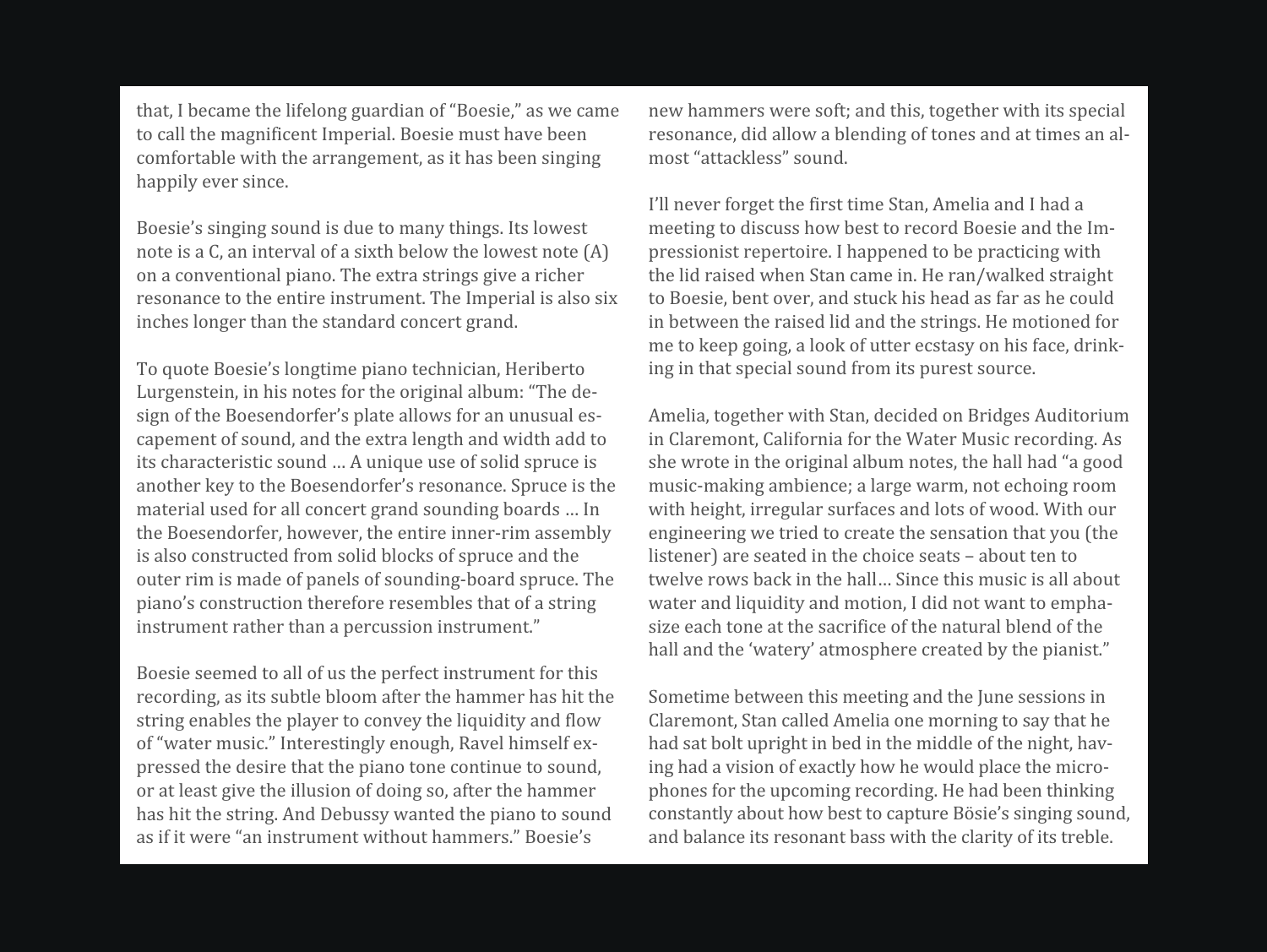Meanwhile I told Amelia that I was tempted to add the low C found only on an Imperial (see above) to Debussy's sin‐ gle‐tone "bourdon" effect in "The Sunken Cathedral" (track 6 in this album). Thus each sounding of the "bourdon" would be a sonorous octave rather than a single tone. Amelia egged me on to do it; we both felt that Debussy would have approved. The enriched "bourdon" special ef‐ fect, suggesting the tolling of a great cathedral bell, thrilled Stan, Amelia, Tom, the Soundstream engineers and count‐ less subsequent listeners. There — captured lovingly by Stan — is Boesie's bass in all its glory!

Also from the *Water Music of the impressionists* album are Griffes' gently sentimental "Fountain of the Acqua Paola," with its "shimmering lights" reflected in "happy bubbles" (track 7); Debussy's "Reflections in the Water," peaceful in its lovely, ever‐changing images (track 9); and Ravel's cele‐ brated "Jeux d'eau" (track 2), which he prefaced with the quote "Dieu fluvial riant de l'eau qui le chatouille" (a river god laughing at the water which tickles him).

Boesie participated glowingly, dramatically and songfully in the next recordings I did for Delos: Beethoven, including the magnificent Op. 111 sonata; Schubert, including the great B‐flat major sonata; Shostakovich's *Concerto No. 1*; and chamber music by Mozart, Beethoven and Brahms. During this time the distinguished recording engineer/guru, John Eargle, came to Delos to become its Director of Recording. He and Amelia explored a number of venues, all of which welcomed Boesie as guest.

Then, in 1988, it was time for Boesie to shine in another

"concept" album, *Night Moods*, this time including Roman‐ tic, Post‐Romantic and Impressionistic repertoire. John and Amelia decided to record in the lovely chapel of the First Congregational Church in Los Angeles. Boesie, car‐ ingly tended by piano technician Richard Davenport, was in top voice for all of it. I include four tracks from *Night Moods* here.

What instrument could sing the Chopin Nocturne (track 10) the way Boesie does? As for Liszt's "Harmonies du soir" (track 3), I found myself wishing that the pianist supreme himself could have known how this piece, almost orchestral in scope, could sound on Boesie — from the low tolling in the bass at the beginning to the massed harmonies, in all registers of the piano, that support the melodic climax.

More colors came forth in Granados' "Laments, or the Maiden and the Nightingale" (track 5). The maiden's haunting, richly ornamented lament and the nightingale's enchanting cadenza‐like song at the end give, in the words of Ernest Newman, "the voluptuous sense of passing the fingers through masses of richly colored jewels."

It's easy for me to fantasize the Debussy Nocturne, also from *Night Moods* (track 8) as being inspired by Boesie's sound. It is improvisatory in style, with sweeping arpeg‐ gios, a relaxed, engaging melody and a dreamy middle sec‐ tion marked with the suggestion "in the spirit of a popular tune," with just a hint of the informality of the café. What a luxurious café that would be!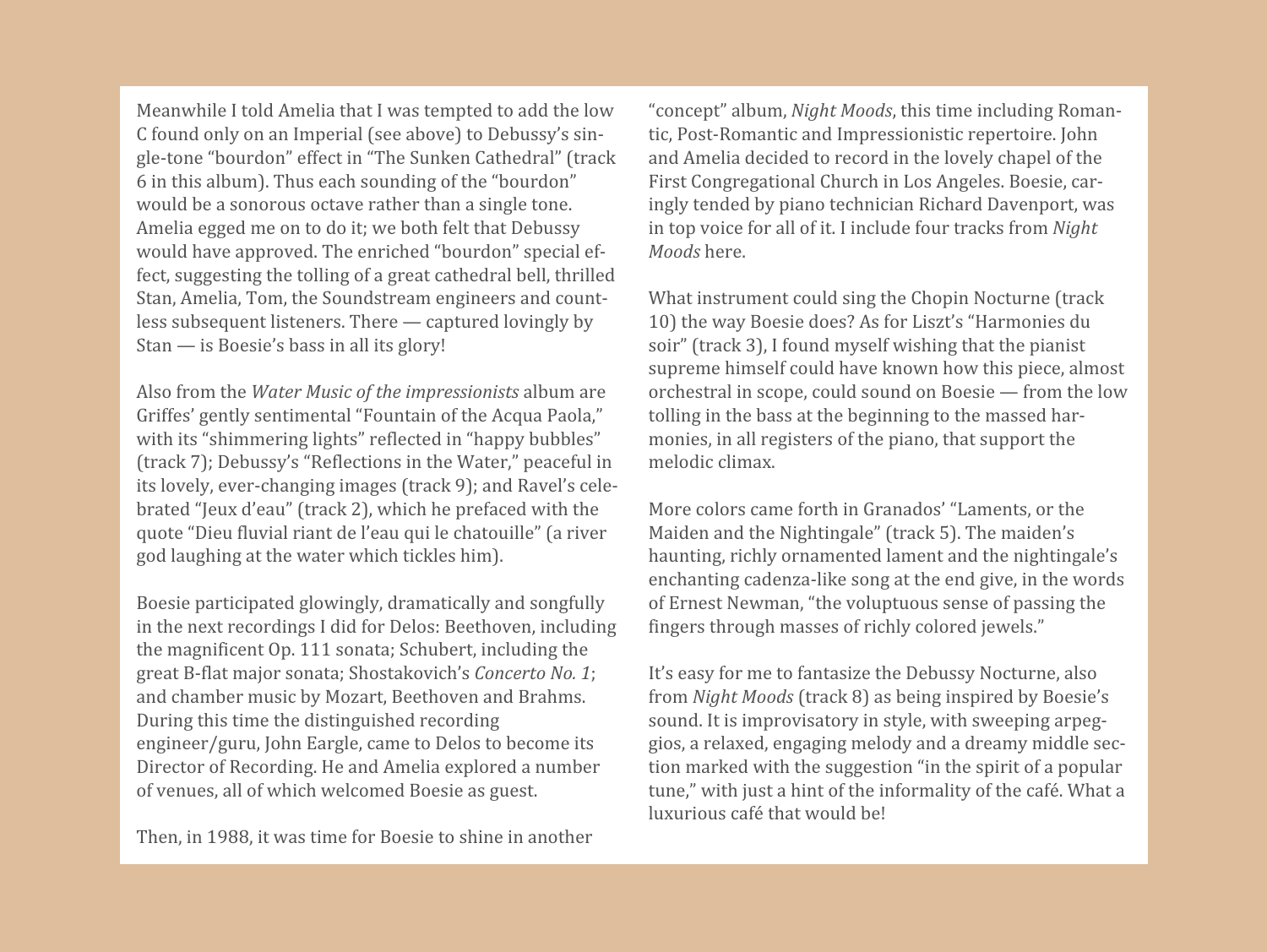Richard Rodney Bennett's "Barcarolle" (track 1), also im‐ provisatory in style, is from the album *Singing on the Water*, recorded in 1994, also at the First Congregational Church in Los Angeles with the same *Night Moods* team. Richard had become a friend and Delos artist (as well as fellow duo‐pianist in the children's album, *My Keyboard Friends*), and wrote this lovely Barcarolle especially for *Singing on the Water*, dedicating it jointly to Amelia and me. When he sent me the manuscript, he enclosed a note describing the piece as "feverishly romantic." Even though its song is sung in a brief three minutes, the style is fluid and free — in what I think of as Richard's "Enchanted April" mood. (The film "Enchanted April," for which Richard wrote the score, had been released shortly before he wrote the Barcarolle.) Richard had become acquainted with my beautiful Boesie, and I like to think that the piece was written, not just especially for me, but also especially for Boesie.

Ravel's "Une Barque sur l'ocean" (track 4), also from *Singing on the Water*, illustrates once again that this com‐ poser is in a class by himself with his innovations in pianis‐ tic style and his use of the piano's resources to create vivid images of water. Boesie's rich range serves to enhance the sense Ravel's music provides of the vastness of the deep and the insignificance of any craft venturing upon it; of the cresting of the waves and of their magnitude. It is both a beautiful and an elemental experience, and we feel both exhilaration and awe at this image of an encounter with the ocean.

Also from *Singing on the Water* is Griffes' "Barcarolle" from the *Fantasy Pieces*, Op. 6 (track 11). It is a thoughtful, dreamy piece; the gently rocking barcarolle rhythm still al‐ lows Griffes' characteristically pervasive sense of nostalgia to come through. Our water‐voyager gets excited toward the end, however, and this boat song becomes full‐ throated and triumphant as it reaches its climax, ending with brilliant swirls that Griffes usually avoided in his dreamy music.

#### – Carol Rosenberger

P.S. – A New York City cousin of Boesie's is quite wonderful on another recording I greatly enjoyed being part of: Howard Hanson's *Fantasy Variations on a Theme of Youth*, together with the New York Chamber Symphony under Gerard Schwarz. (The recording is included in three differ‐ ent Delos collections: *Carol's Concerto Collection*, DE 3306; *The Great American Composers Collection*, DE 3708; and also on the Delos *40th Anniversary Collection*, DE 3440.) I have long been thrilled by the unique way a Boesendorfer can blend with string sections, even in material that is not especially pianistic. Hanson, for example, uses the piano as part of the orchestra, for the most part, and has not written lines to be "sung" in particular, and yet the sonic blend in this recording is so luminous and rich that I venture to call it unforgettable.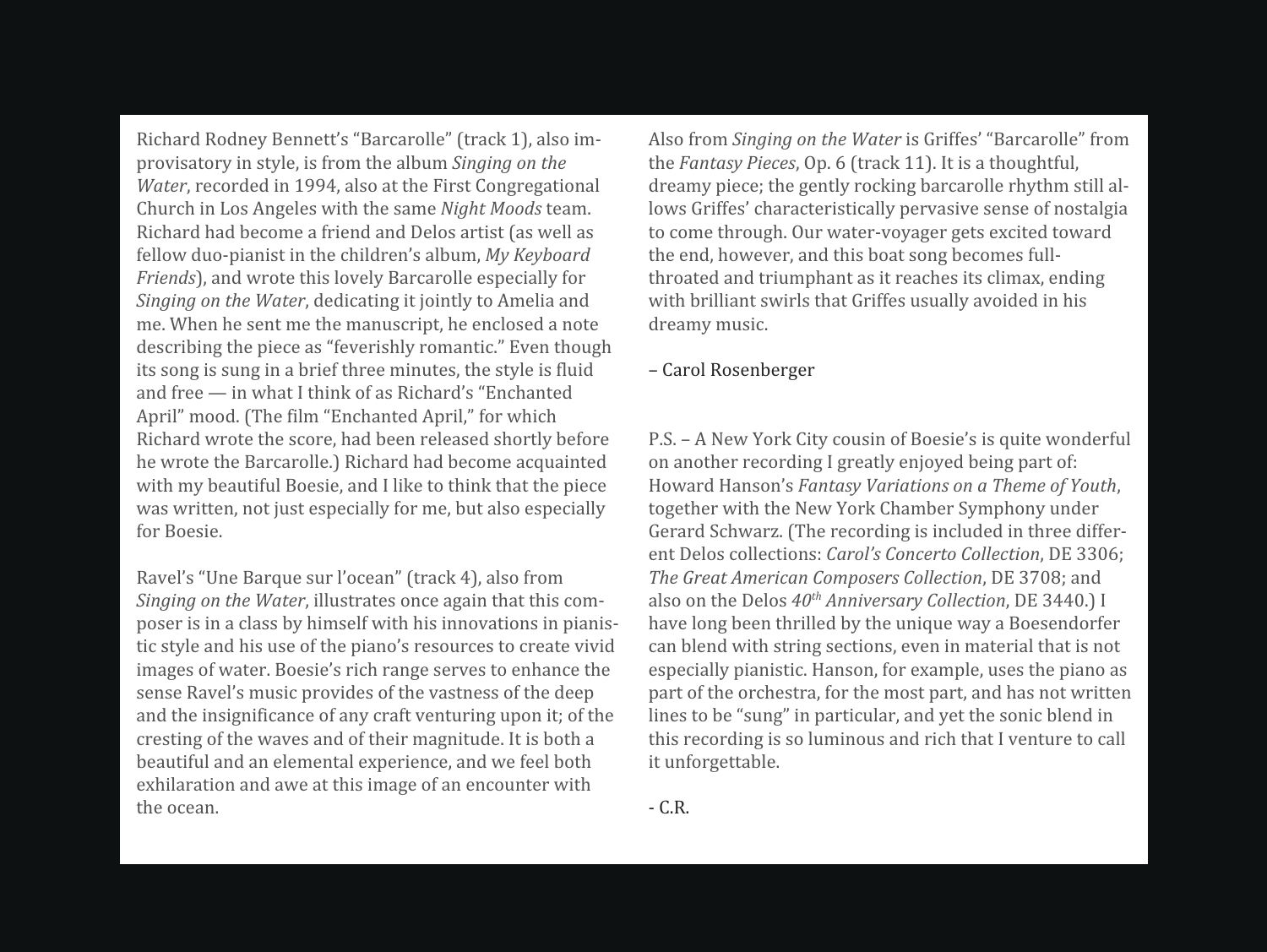## ARTIST BIOGRAPHY

American pianist **Carol Rosenberger** has attracted an interna‐ tional audience for bringing her special blend of refined virtuosity and poetically compelling interpretations to both traditional and contemporary repertoire. "Eloquent and sensitive playing" wrote *The Times of London*, while that city's *Daily Telegraph* commented: "Her playing was alive to every fleeting sense impression, yet in‐ tellectually commanding. These were ideal performances."

Beginning with the debut tour that elicited such comment in New York, Boston, London, Paris, Vienna, Berlin and other capitals, Carol's distinguished recital programs and guest appearances with orchestras carried her to most major European and American cities. More recent concert appearances include New York's Town Hall, Philharmonic Hall and the Great Hall of the Tchaikovsky Con‐ servatory in Moscow, Peter the Great's Palace in St. Petersburg, Italy's Rossini Opera House, and tours of Scandinavia and the U.S., with the Moscow Chamber Orchestra under Constantine Orbelian.

Over 30 recordings on the Delos label have extended Carol Rosen‐ berger's individual vision to a wide range of piano repertoire. Her recording of Howard Hanson's *Fantasy Variations on a Theme of Youth*, with Gerard Schwarz and the New York Chamber Sym‐ phony, brought her a 1991 Grammy Nomination for Best Perform‐ ance, Soloist with Orchestra. Rosenberger and Schwarz followed this recording with the rarely‐heard Hanson Piano Concerto with the Seattle Symphony. Together with Constantine Orbelian and the Moscow Chamber Orchestra, Carol has recorded the premiere of Frank Bridge's Chamber Concerto for Piano and String Orches‐ tra (arr. C. Orbelian), an arrangement of the Quintet (1912).

Carol's celebrated series of concept‐recordings began with *Water Music of the Impressionists,* which was selected by *Stereo Review* as one of the 25 Best Classical Compact Discs of all time, by *Gramophone* as a Recording of the Year, and by *Billboard* as an All‐time Great Recording. The Impressionistic *Night Moods* was the suc‐ cessful sequel; and a second water‐music disc, *Singing on the Water*, included Barcarolles written especially for the album by Sir Richard Rodney Bennett and the American composer David Dia‐ mond.

Together with co‐producer Amelia Haygood, Carol led the way into another area of concept recordings with the 1989 release of Carol's *Perchance to Dream, Lullabys for Children and Adults.* One of the first classical CDs designed primarily for young people, *Perchance* struck a responsive chord with all ages. The *American Record Guide* called it "a splendid disc, to be treasured by young and old, and *Fanfare* commented that it is "the perfect gift among recordings for introducing a child to the intimacies and universal‐ ity of music." Subsequent albums of relaxing piano music were *Reverie* and *Such Stuff as Dreams —* the latter a lullaby album in‐ cluding themes from three major works of Mozart, Schubert and Beethoven heard in their entirety on a companion disc. She has also appeared as soloist on two orchestral CDs designed to be re‐ laxing in nature: with Constantine Orbelian and the Moscow Chamber Orchestra in *Mozart Adagios,* and with James DePreist and the Monte Carlo Philharmonic in *A French Romance.*

Carol and Amelia guided and co‐produced the Delos Music for Young People Series. As producer of special recording projects combining music and narration, Carol has worked with such dis‐ tinguished narrators as James Earl Jones, Michael York and Natalia Makarova. She also wrote the script for Makarova's narrated ver‐ sion of Stravinsky's *The Firebird*, a recording that won the Ameri‐ can Library Association's "Notable Recording" award.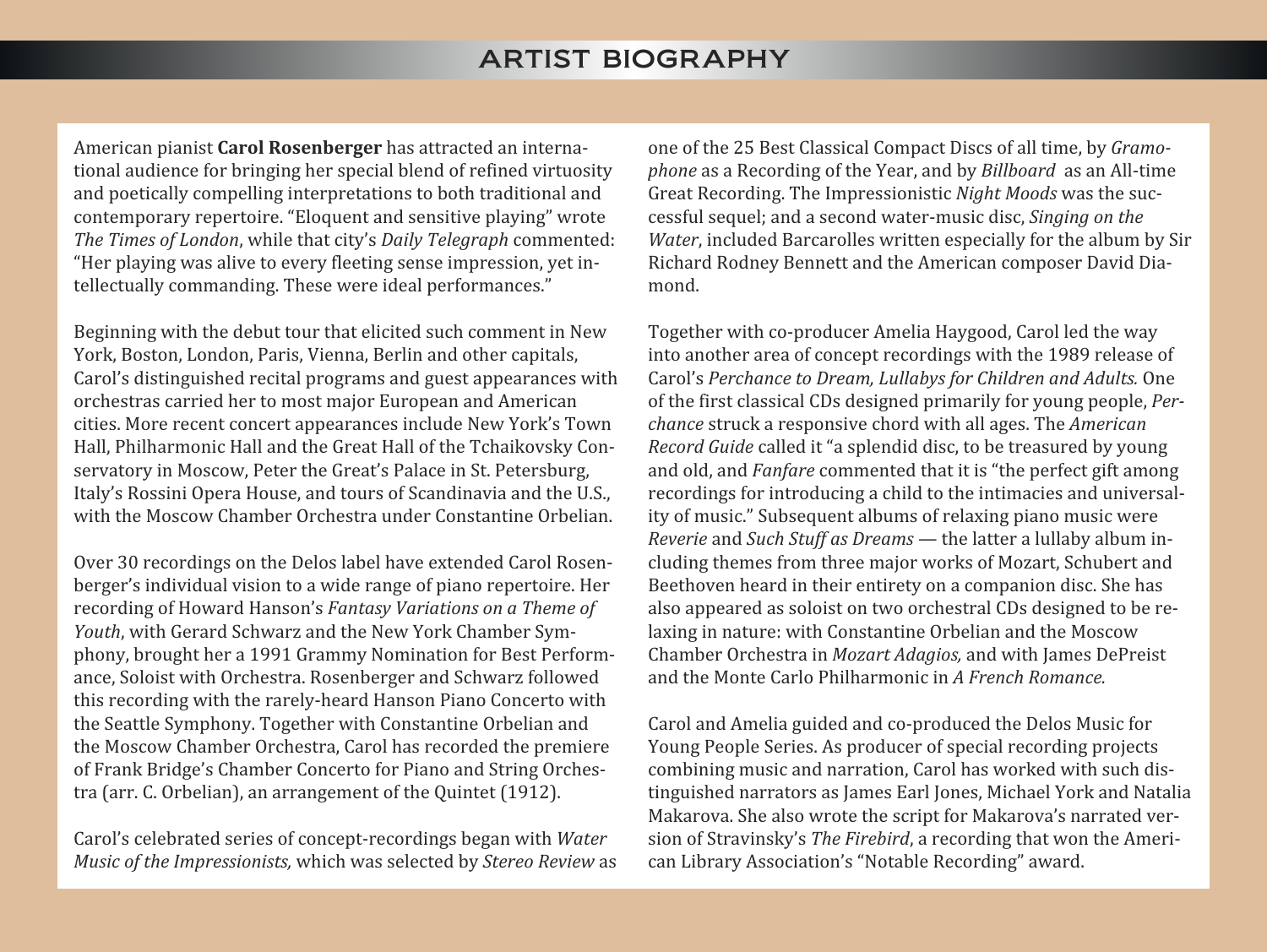Carol's affinity for the late works of Beethoven and Schubert re‐ sulted in highly acclaimed recordings of the Beethoven Sonatas Op. 111 and 57, and the Schubert Sonata in B‐flat, together with the Impromptus Op. 90. Her contribution to the performance of 20th Century music is reflected in her recordings of the Hindemith *Four Temperaments* with James DePreist and the Royal Philhar‐ monic, and an all‐Szymanowski disc, including the *Masques,* a group of Mazurkas, and the Etudes op. 4 and op. 33.

The Schwarz/Rosenberger recording of the Haydn D Major Con‐ certo with the Scottish Chamber Orchestra was called "the best recording of that work now available" by *American Record Guide,* and the subsequent recording of the Haydn G Major Concerto with the same collaborators brought to light another rarely‐heard work. With the London Symphony, Rosenberger and Schwarz recorded the Falla *Nights in the Gardens of Spain* and the Beethoven Concerto No. 4; with the Seattle Symphony they recorded the Strauss *Burleske* , and with the Los Angeles Chamber Orchestra the Shostakovich First Piano Concerto.

Born in Detroit, Michigan, Carol studied in the U.S. with Webster Aitken and Katja Andy; in Paris with the legendary Nadia Boulanger; and in Vienna with harpsichordist/ Baroque scholar Eta Harich‐Schneider and Schenker theorist Franz Eibner. In 1976 she was chosen to represent America's women concert artists by the President's National Commission on the Observance of Inter‐ national Women's Year. She has been the subject of articles in many of the nation's leading newspapers and magazines, and has been on the faculties of the University of Southern California and California State University Northridge. She has given performance workshops for young musicians on campuses nationwide.

Carol has given numerous benefit performances for physical reha‐ bilitation programs, an effort motivated by her own experience. Her official debut was delayed ten years by an attack of paralytic polio at the outset of her career. She spent those ten years of seclusion and rehabilitation partly in Vienna, studying Baroque style and theory at the Academy, and absorbing German *lieder*, opera, instrumental music and literature.

Upon Carol's return to the concert stage, not even her manage‐ ment knew, at the beginning, about her long ordeal. As her story became known, she proved to be an inspiration to many, and is currently working on a book about her experiences. She feels that her successful struggle to overcome the after-effects of polio taught her a great deal that she has been able to pass on to others. She has taught workshops, at the University of Southern California and other universities, in the wide‐ranging area of physical and psychological preparation for performance.

In an enthusiastic review of a Rosenberger recital at Carnegie Hall, Mark Kanny, then Music Editor of *FM Guide,* had his own response to the artist/person he heard that night: "Her performances have an unforced quality that has nothing to do with lack of energy. Rather her playing draws on an inner calm. One hears this too when she talks about the problems of a woman pianist, or about the need for a more engaging concert format...she has retained her humanity; her name is worth remembering."

Since the deaths in 2007 of Delos founder Amelia Haygood and Delos Director of Engineering John Eargle, Carol has taken on a larger responsibility for the label, and is now its Director. She and conductor Constantine Orbelian have extended their musical col‐ laborations to label activity, since Constantine is now the interna‐ tional A&R Director for Delos.